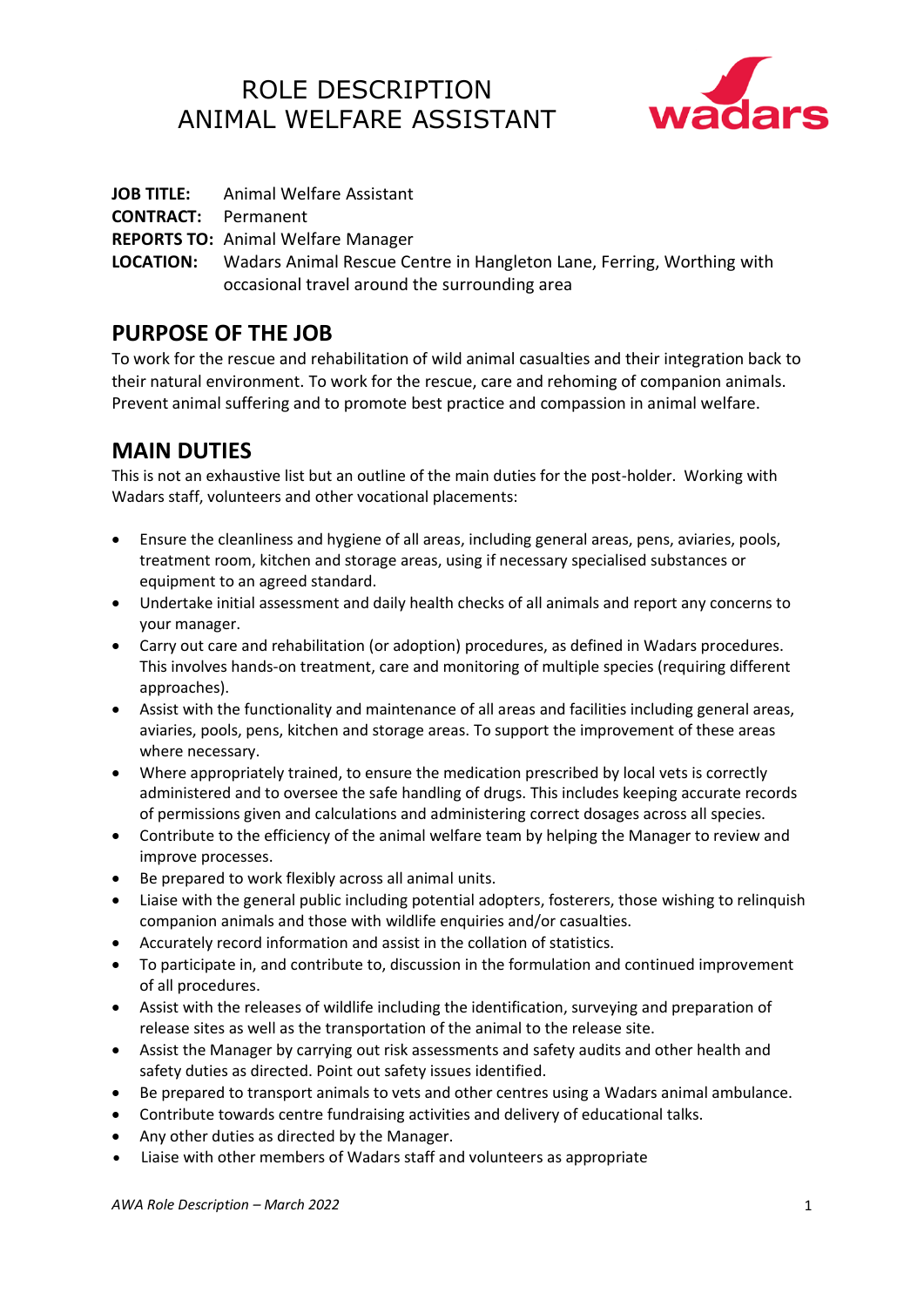# ROLE DESCRIPTION ANIMAL WELFARE ASSISTANT



### **Wadars staff are expected to**

- Be aware of the philosophy of Wadars and behave as a fit representative
- Maintain good public relations and help to maintain a high profile for Wadars raising the public awareness of the importance of volunteers and donations to the continuance of the work of Wadars
- Maintain regular and effective liaison with other members of the Animal Welfare Team and other staff and volunteers to ensure good working relationships
- Meet agreed objectives, undertake an annual performance review and undertake training as required
- Be flexible and willing to take on special projects or other reasonable duties as requested by your manager
- While at work all staff are required to take care of their own health and safety and that of others who may be affected by their acts and omissions
- To be aware of and comply with the requirements stated within the Charity Staff Handbook and other policies and operational procedures as issued from time to time

#### **Additional information**

- Working at weekends and bank holidays will be a regular requirement of this role as animals must be cared for 365 days a year
- From time to time the post holder may be required to drive a Wadars animal ambulance
- The post holder needs to be aware that the role is physically challenging and emotionally demanding

#### **Variations**

This job description is a statement of the job content agreed in March 2022. It should not be seen as precluding future changes. This job description will be reviewed annually during the Appraisal process, to take into account the need for change in the services, role and activity.